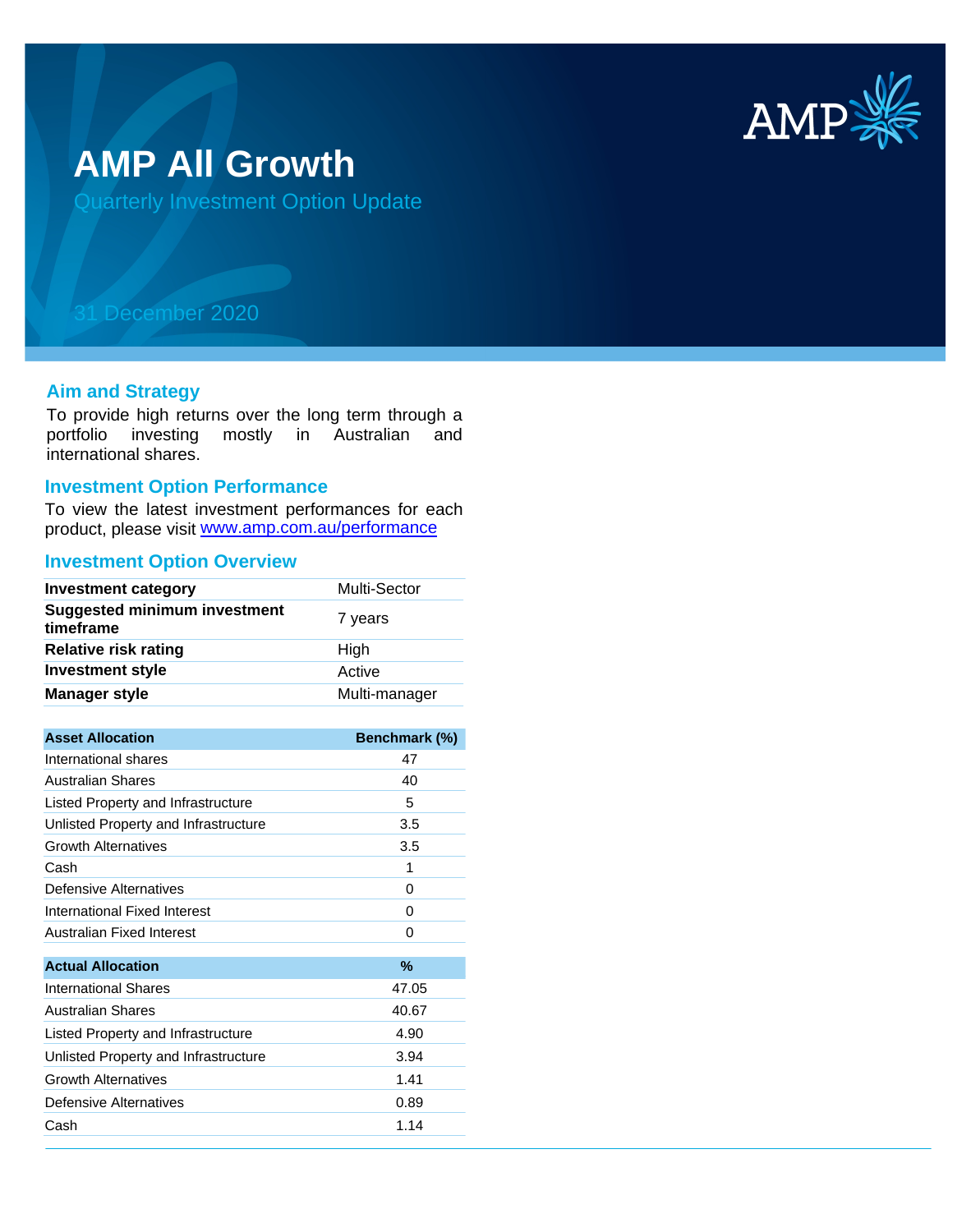#### **Fund Performance**

The Option delivered a strong positive return over the December quarter, continuing its impressive rebound since its lows in March, to finish the year on an encouraging note. As has been the case since March, the momentum of growth assets continued to be the key driver of the strong performance. Over the quarter, the Option slightly underperformed the benchmark (before fees) although it maintains its strong performance compared to peers and remains ahead of peer median performance across most key timeframes.

Geopolitics, stimulus relief and COVID-19 news dominated share markets. In the US, political uncertainty was quelled as Joe Biden was confirmed by the electoral college as the President Elect of the United States of America. Additionally, the signing of the economic stimulus relief bill, the CARES Act, provided further reprieve and economic support. Despite a worrying increase in COVID-19 cases in the northern hemisphere, the announcement of three effective vaccines improved investor sentiment to extend the post-US election rally into the year-end. Overall, the S&P/ASX 200 index ended the quarter up 13.7% and the MSCI World ex Australia index closed up 12.7% (in local currency terms). Cyclical segments of the market and small-cap stocks were among the key winners. However, the Option slightly underperformed across both Australian and international shares due to an overweight in exposure to quality, growth and momentum securities in a period where value (cyclicals) outperformed. Furthermore, adverse movements the Option's emerging market exposures also detracted from returns.

Returns from private equity, direct property and infrastructure were mixed. Allocations to private equity detracted as private company valuations lagged rallying share market benchmarks, although this underperformance should be clawed back over time. Direct property and infrastructure saw small gains. The performance the absolute return strategies were similarly mixed.

Looking ahead, we remain cautiously optimistic for 2021. We believe the factors that benefitted markets in 2020, including: (i) easy monetary policy; (ii) fiscal stimulus; (iii) rollout of vaccines; and (iv) the resolution of many geopolitical concerns, are likely to continue in the new year. However, the sharp 'V-shaped' recovery has left markets somewhat susceptible to a correction. As such, holding an active, well-diversified exposure to both growth and defensive assets will continue to benefit the Option should volatility return. Consequently, our positioning has remained unchanged. We continue to target a broadly neutral allocation, including exposures to unlisted and alternative strategies, which act as important diversifiers to our listed securities.

#### **Market Review**

December saw some closure and improved visibility on issues that had been weighing on the market for most of 2020. Despite further COVID-19 waves, breakouts and new strains, tangible plans for vaccine rollouts in 2021 showed an improved path to normalcy. In Europe, a Brexit deal was finally agreed and signed. All-in-all, the global environment imparted a more positive backdrop at the tail-end of the year which kept equity markets supported. However, many equity markets now look stretched and signs of excessive optimism have been reflected in IPOs often trading significantly above their launch valuations, with sketchy or sometimes zero profitability.

Ahead of the US presidential election global equities exhibited mixed performance as the initial acrimonious presidential debate impacted market certainty and support. After a protracted count, Democratic candidate Joe Biden won the election, although it took significant time for the Trump administration to tacitly accept defeat and agree to co-operate with a transition of power. Post the US election, global equity markets were buoyed by increased political certainty and positive news on several viable COVID-19 vaccines.

Global markets will be looking ahead to 2021 hoping than the impact of 2020 will be able to be reversed as soon as possible once vaccine programmes start to make their full effect felt.